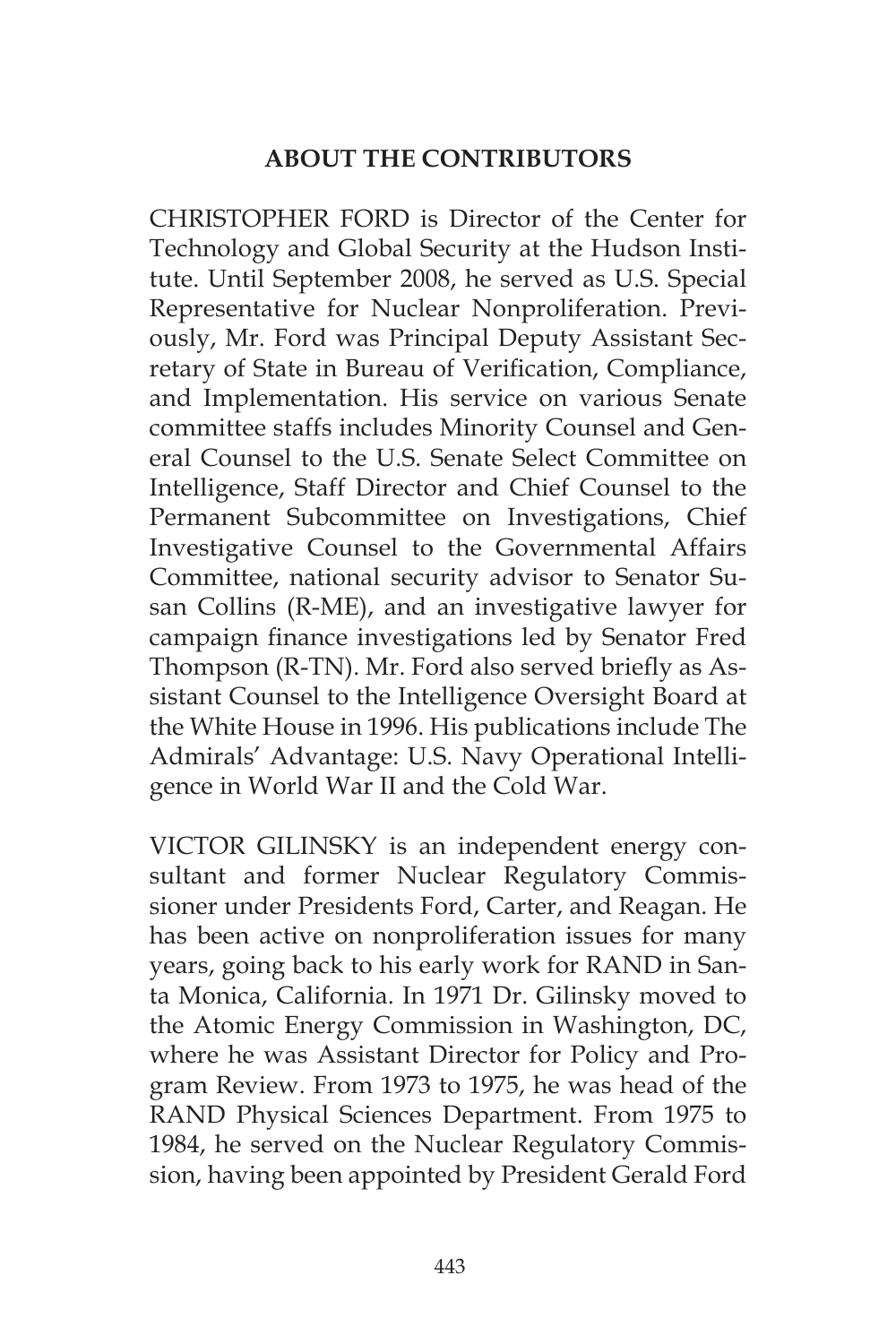and reappointed by President Jimmy Carter. During his NRC tenure, Dr. Gilinsky was heavily involved in nuclear-export issues. Dr. Gilinsky holds a Ph.D. in physics from the California Institute of Technology.

PIERRE GOLDSCHMIDT is a nonresident senior associate at the Carnegie Endowment. Mr. Goldschmidt is also a member of the Board of Directors for the Association Vinçotte Nuclear (AVN). AVN is a non-profit, Authorized Inspection Organization charged with verifying compliance of nuclear power plants with Belgian safety regulation. Mr. Goldschmidt was the Deputy Director General, Head of the Department of Safeguards, at the International Atomic Energy Agency from 1999 to June 2005. Before the IAEA, he was Director General of SYNATOM, the company responsible for the fuel supply and spent fuel management of seven Belgian nuclear plants, and Directoire of EU-RODIF, a French uranium enrichment company. Mr. Goldschmidt has headed numerous European and international committees, including as Chairman of the Uranium Institute in London and Chairman of the Advisory Committee of the EURATOM Supply Agency.

ELDON GREENBERG is the owner of Garvey Schubert and Barer Law Firm. Previously he served as council to the Nuclear Control Institute in Washington, DC. He also served as general counsel of the National Oceanic and Atmospheric Administration (NOAA) and as deputy general counsel of the Agency for International Development in the administration of President Jimmy Carter.

JIM HARDING is former director of power planning and forecasting and director of external affairs for Se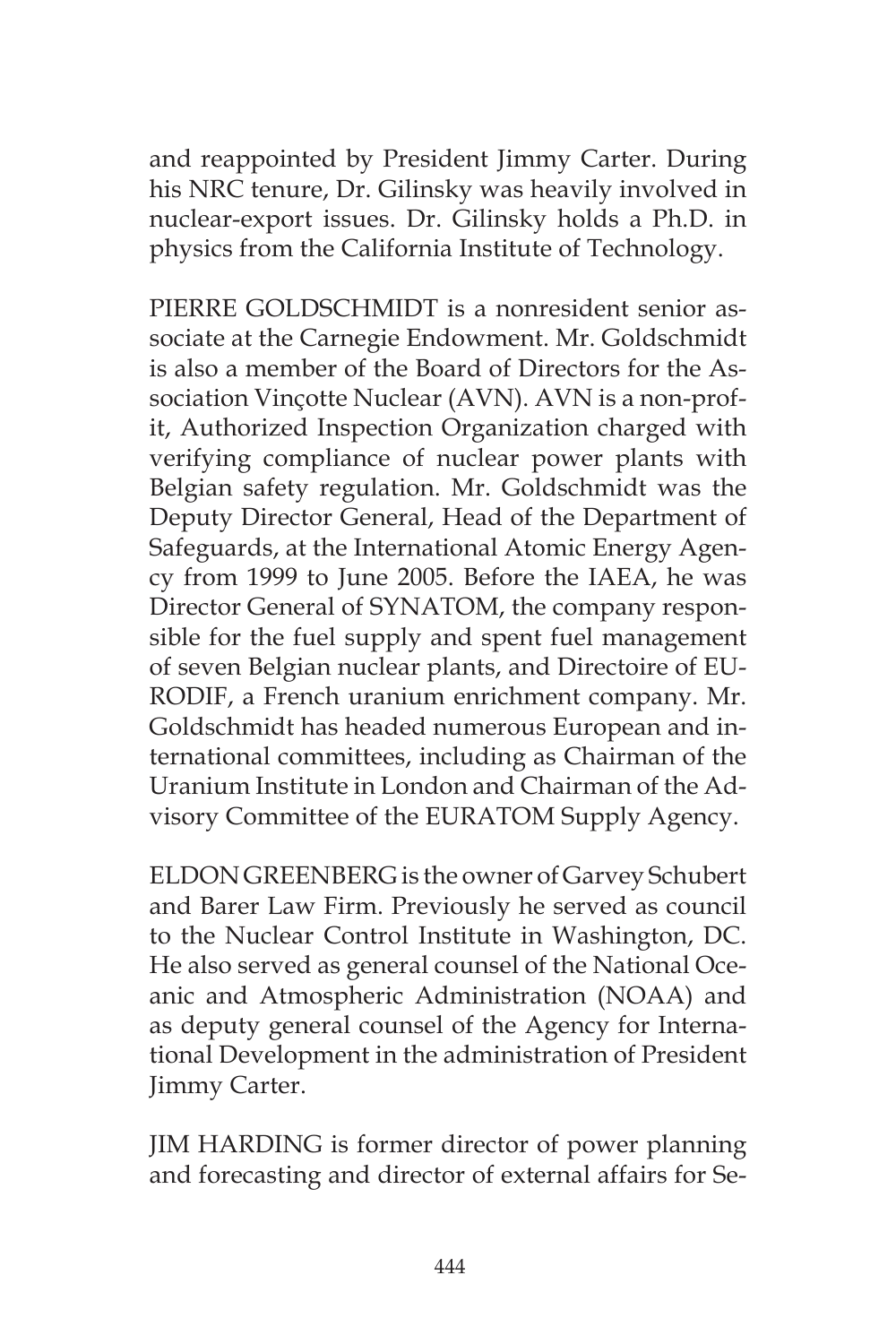attle City Light. He was also assistant and acting director for the Washington State Energy Office, Washington staff director for the Northwest Power Planning Council, and advisor to the chairman of the California Energy Commission. Mr. Harding currently consults for a wide range of clients on energy and environmental policy.

GEORGE PERKOVICH is vice president for studies and director of the Nuclear Policy Program at the Carnegie Endowment for International Peace. His research focuses on nuclear strategy and nonproliferation, with a focus on South Asia and Iran, and on the problem of justice in the international political economy. Mr. Perkovich is the author of India's Nuclear Bomb, coauthor of the Adelphi Paper, Abolishing Nuclear Weapons, and of Universal Compliance: A Strategy for Nuclear Security. He served as a speechwriter and foreign policy adviser to Senator Joe Biden from 1989 to 1990, and serves as an adviser to the International Commission on Nuclear Non-proliferation and Disarmament and the Council on Foreign Relations' Task Force on U.S. Nuclear Policy.

HENRY SOKOLSKI is Executive Director of the Nonproliferation Policy Education Center (NPEC), teaches at the Institute of World Politics in Washington, DC, and is a member of the Congressional Commission on the Prevention of Weapons of Mass Destruction Proliferation and Terrorism. He previously served as a member of the Commission to Assess the Organization of the Federal Government to Combat the Proliferation of Weapons of Mass Destruction and on the CIA's Senior Advisory Board. Mr. Sokolski worked in the first Bush Administration at the Pentagon as Dep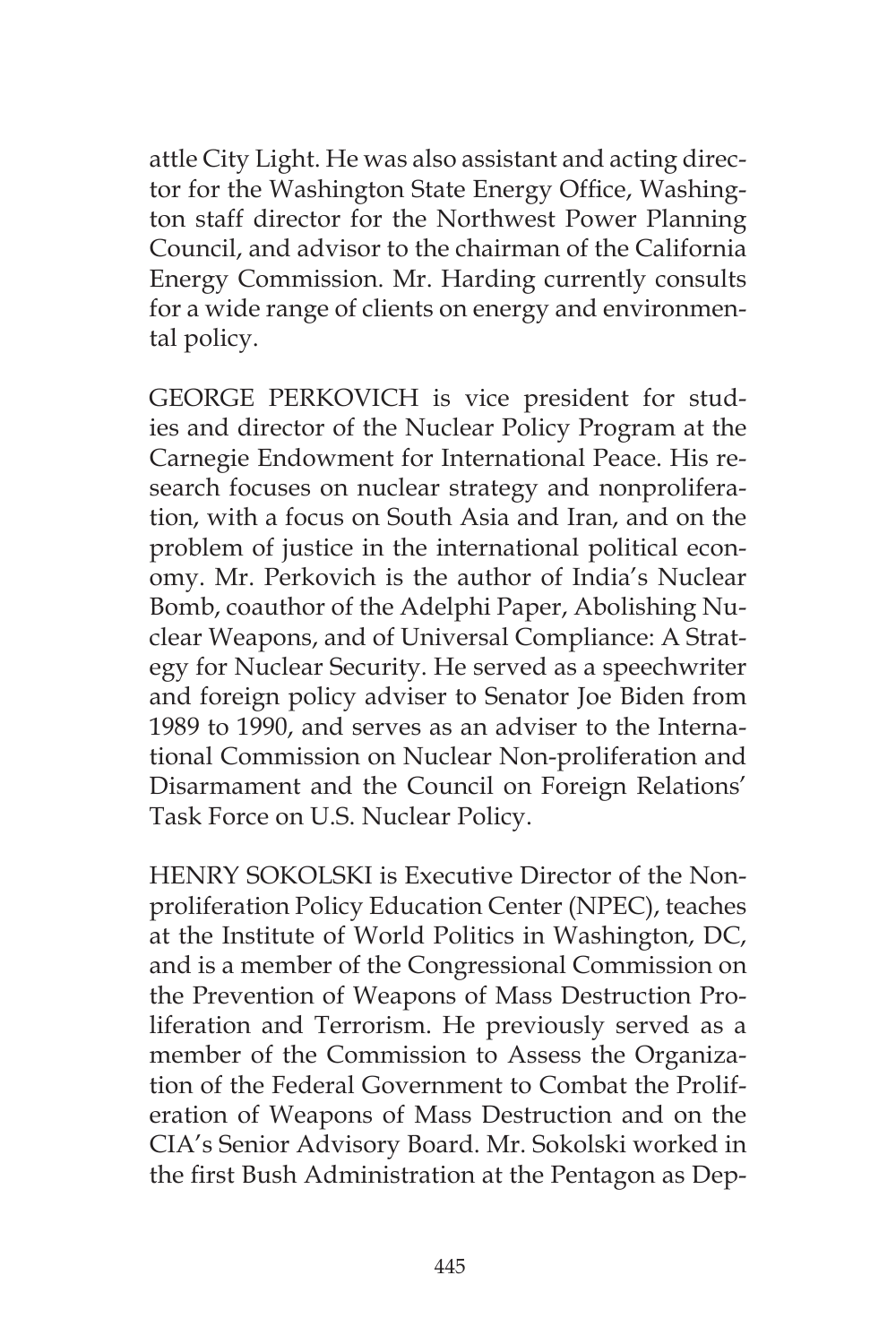uty for Nonproliferation Policy and in the Office of the Director of Net Assessment on weapons proliferation issues. Previously, he served at the Senate as an aide on nuclear energy matters to Senator Gordon Humphrey and as a military legislative aide to Senator Dan Quayle. Mr. Sokolski has authored or edited numerous volumes on strategic weapons proliferation issues including Falling Behind: International Scrutiny of the Peaceful Atom and Best of Intentions: America's Campaign against Strategic Weapons Proliferation.

ALBERT WOHLSTETTER (1913-97) was a senior policy analyst on the staff of the Rand Corporation, the California-based think tank, from 1951 to 1963 and a consultant to Rand for decades afterward. He also taught at the University of California, Los Angeles, and the University of California, Berkeley, in the early 1960s and at the University of Chicago from 1964 to 1980. Mr. Wohlsetter was a longtime executive of Pan Heuristics Services, Inc., a California-based consulting firm dealing in security policy whose clients included the Departments of State and Defense as well as private corporations. Mr. Wohlstetter is best known for his analyses of the vulnerabilities of America's strategic air command to Soviet strategic forces, the importance of securing the Persian Gulf to prevent energy disruptions, the ramifications of the spread of nuclear weapons, civilian nuclear technology, the vulnerability of U.S. command control and communication systems, and the significance of precision guidance munitions, missile defenses, and defensible space satellite systems.

ROBERT ZARATE is a Legislative Aid on National Security to Congressman Jeff Fortenberry, who serves on